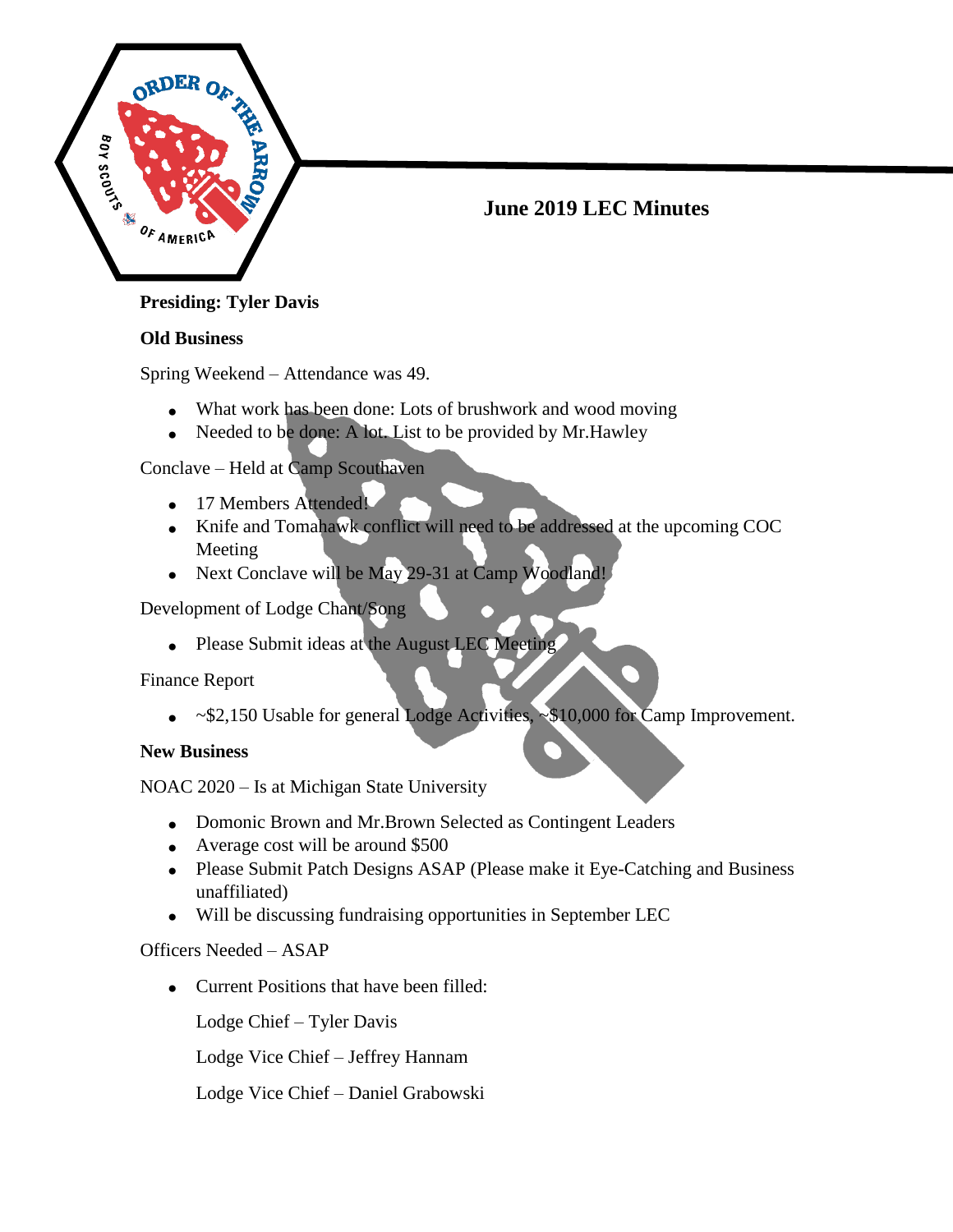Lodge Historian/Banquet Chair – Johnathan Totten

Lodge Ordealmaster – Trevor Cole

• Vacancies:

Lodge CVC

Lodge Secretary

Taskmaster

Lodge Treasurer

Ceremonies Chairman

• Filled at LEC:

Lodge CVC – Jacob Eggleston

Lodge Ceremonies Chairman – Gabe Bucknam

Positions unfilled by August LEC Must be filled by Fall Fellowship

Fall Fellowship

- Weekend of Labor Day (September 6-8, 2019)
- List of what has to be done will be collected by officers until a taskmaster is selected
- Current estimates for the number of candidates to be inducted is around 13
- Need Elangomats (Trevor will oversee as Ordealmaster)
- Registration form for the Fall fellowship will be sent in the upcoming newsletter

Online Presence

- Completion of new lodge website is imminent
	- Will have schedules/calendars
	- Contact information
	- Will be ready by Fall Fellowship
- Social Media will be updated this upcoming year, with an emphasis on Instagram and Facebook (Once Instagram is officially approved)Lodgemaster/Lodge Communications
	- New way to reach lodge officers
	- Ex:

[lodgechief339@gmail.com](mailto:lodgechief339@gmail.com)

[lodgevicechief339@gmail.com](mailto:lodgevicechief339@gmail.com)

• YPT Rules for online communication still apply, so be aware and CC in an adult or youth when necessary